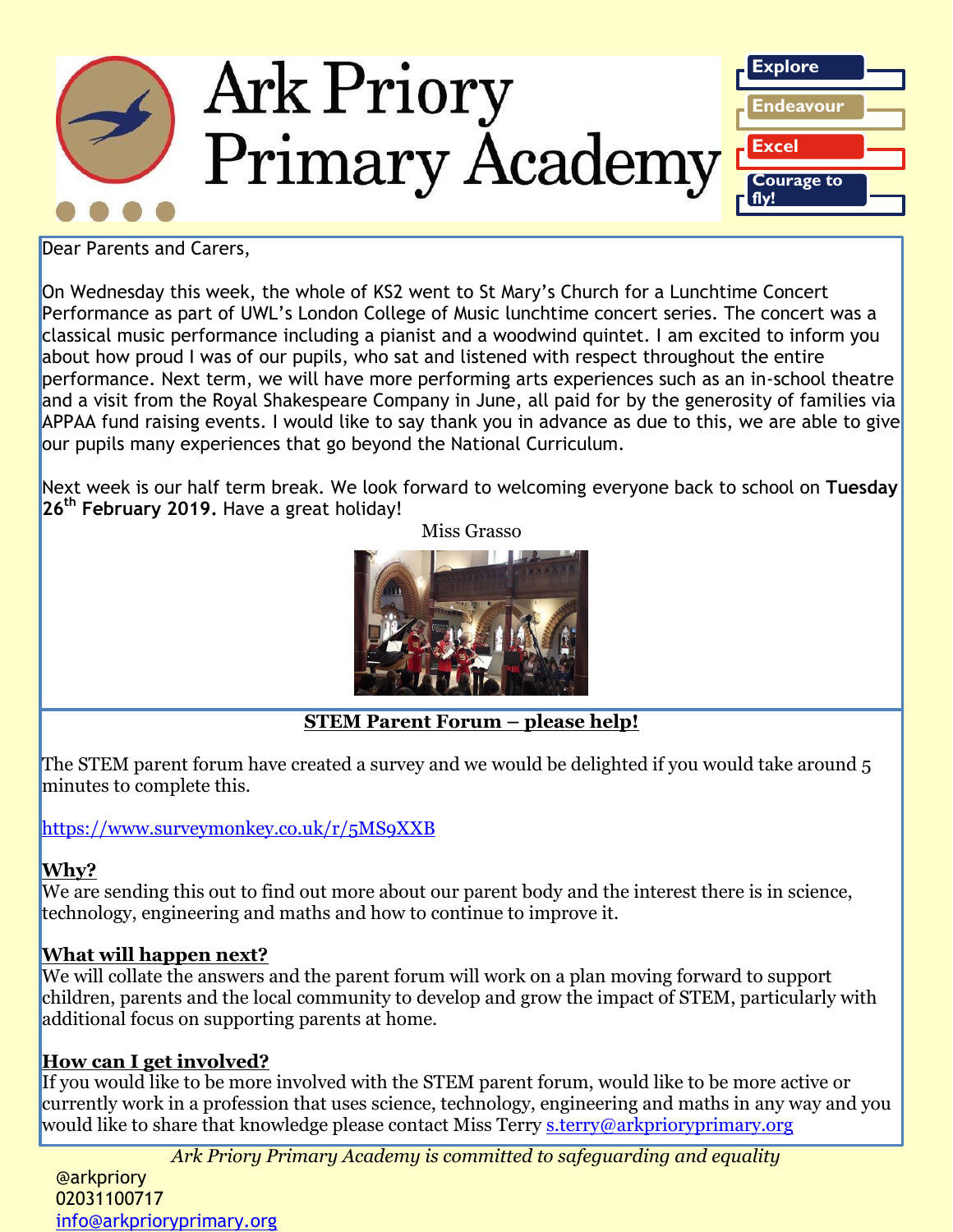## **Attendance**

## **Steps to Success!**

Our whole school attendance for Isaiah in Year 3 has been enrolled into the London School of the week is: Mathematics and Programming studying robotics engineering.

97.3%

Class Attendance:

- 1. Fleming 98.9%
- 2. Brunel 98.5%
- 3. Archimedes 98%

Well done to Fleming class! Let's see which class is the first to gain 100% attendance!



Robotics is a mathematics, programming and engineering theory brought to life as children assemble and programme the schools state of the art educational robots to perform tasks and tricks. By using fully functioning robots, the teachers at LSE can describe complex programming and mathematical theories in a visible, practical context, with the robots magically transforming the learning process from dry scientific concepts and facts into real life. Here in week 4, Isaiah has built and programmed a robot to follow his instructions using coding, programming and mathematics. Well done Isaiah, we are so proud of you!



## **PSHE News**

This week, we have had great fun carrying out a variety of fund raising activities for a range of charities chosen and planned for by the children and they have learnt about how they can have a positive impact on the world around them.

Thank you for all of your contributions so far and we look forward to informing you about how much money has been raised for the charities after half term. Miss Terry is continuing her fundraising for ShelterBox and has arranged an Art Contest for all children to take part in. All entries must be handed in by the 26th February. For further details and information please contact Miss Terry.

If you would like to get involved and volunteer in your community Please see the link below:

[https://www.bbc.co.uk/programmes/articles/4bnPmz1QX6ZmQfg3hmq2vrv/volunteering-with](https://www.bbc.co.uk/programmes/articles/4bnPmz1QX6ZmQfg3hmq2vrv/volunteering-with-children)[children](https://www.bbc.co.uk/programmes/articles/4bnPmz1QX6ZmQfg3hmq2vrv/volunteering-with-children)



*Ark Priory Primary Academy is committed to safeguarding and equality*  @arkpriory 02031100717 [info@arkprioryprimary.org](mailto:info@arkprioryprimary.org)